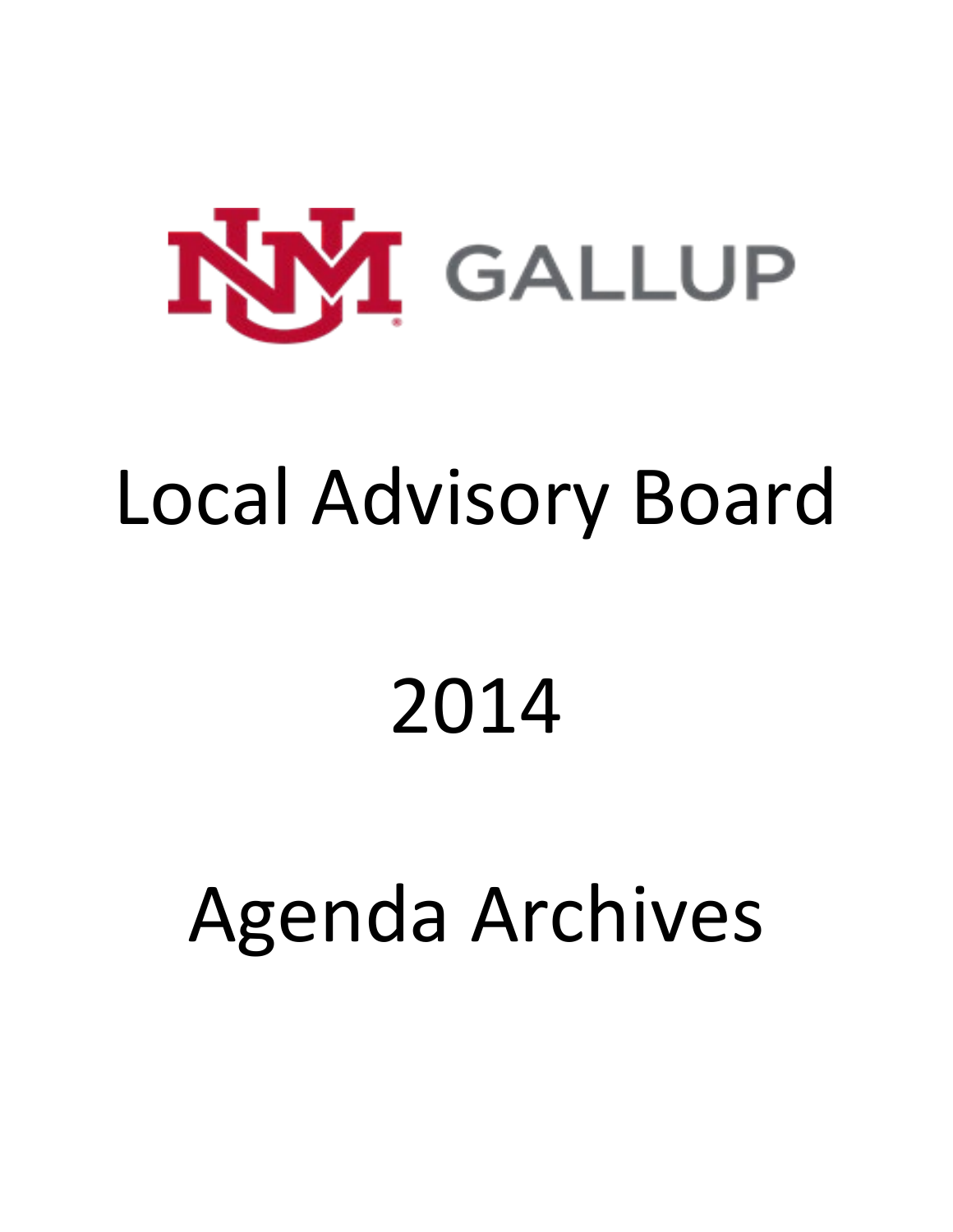| Wednesday, January 22, 2014<br>Six O'clock |                                                                                                                                                                                                                                                                                                                                                                                    | Gallup<br><b>DCR</b>                                                                                                        |
|--------------------------------------------|------------------------------------------------------------------------------------------------------------------------------------------------------------------------------------------------------------------------------------------------------------------------------------------------------------------------------------------------------------------------------------|-----------------------------------------------------------------------------------------------------------------------------|
|                                            | <b>I. MEETING CALL TO ORDER</b>                                                                                                                                                                                                                                                                                                                                                    | Chair                                                                                                                       |
|                                            | <b>II. ROLL CALL</b>                                                                                                                                                                                                                                                                                                                                                               | <b>Recording Secretary</b>                                                                                                  |
|                                            | III. PUBLIC INPUT (15 minutes maximum)                                                                                                                                                                                                                                                                                                                                             |                                                                                                                             |
|                                            | IV. INTRODUCTIONS                                                                                                                                                                                                                                                                                                                                                                  | Chair                                                                                                                       |
| Action                                     | V. APPROVAL OF AGENDA<br>Additions to the Agenda                                                                                                                                                                                                                                                                                                                                   | Chair                                                                                                                       |
| Action                                     | <b>VI. BOARD BUSINESS</b><br>Adoption of November 20, 2013 Board Minutes                                                                                                                                                                                                                                                                                                           | Chair                                                                                                                       |
| Information                                | <b>VII. BOARD EDUCATION</b><br>General Information on Educare, Donors, etc.                                                                                                                                                                                                                                                                                                        | Chris Dyer                                                                                                                  |
| Information                                | <b>VIII. CAMPUS REPORTS</b><br>А.<br>Instruction and Academic Affairs<br><b>Faculty Senate Minutes</b><br>i.<br>ii.<br>Zuni Campus Report<br><b>Student Services</b><br>В.<br><b>MCHS</b><br>i.<br>С.<br><b>Business Operations</b><br>Monthly Financial Update<br>i.<br><b>Monthly Grants Update</b><br>ii.<br><b>Endowment Report</b><br>iii.<br><b>Executive Director</b><br>D. | Neal Mangham<br>Carolyn Kuchera<br><b>Bruce Klewer</b><br>Suzette Wyaco<br>Wally Feldman<br><b>Tim Martin</b><br>Chris Dyer |
| Information                                | IX. OLD BUSINESS<br>None                                                                                                                                                                                                                                                                                                                                                           |                                                                                                                             |
| Action<br>Information<br>Information       | <b>X. NEW BUSINESS</b><br>Approval of Board Support of Energizing the Workforce<br>А.<br>В.<br>Donor Appreciation / Capital Campaign<br>XI. ADDITIONAL ITEMS PLACED ON THE AGENDA                                                                                                                                                                                                  | Chair<br>Chris Dyer                                                                                                         |
| Action                                     | XII. ADJOURNMENT                                                                                                                                                                                                                                                                                                                                                                   | Chair                                                                                                                       |

*Next Meeting on February 26 at 6:00 pm at Zuni*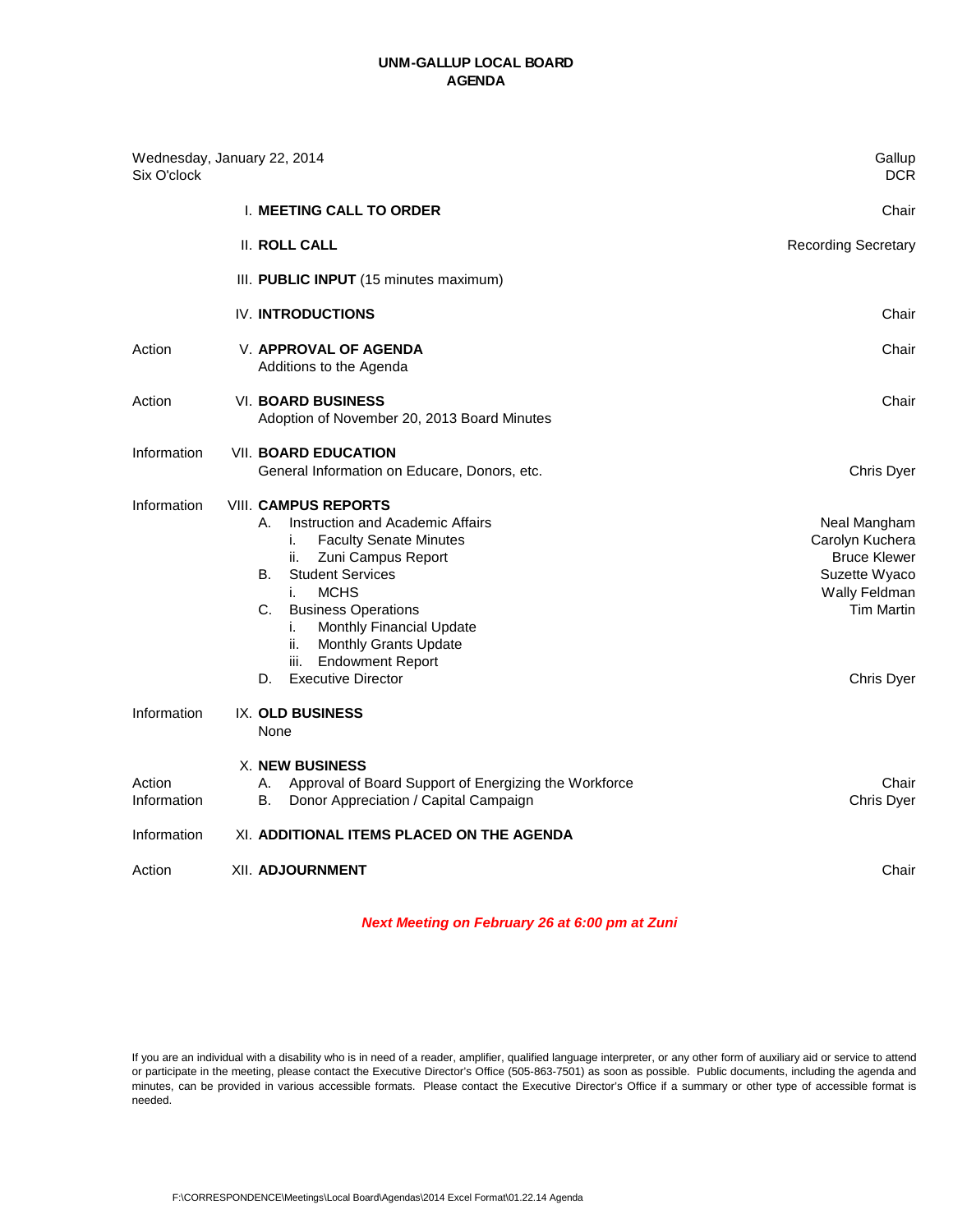| Six O'clock | Wednesday, February 26, 2014                                                                                                                                                                                                                                                                                                                                                                     | Gallup<br><b>DCR</b>                                                                                                        |
|-------------|--------------------------------------------------------------------------------------------------------------------------------------------------------------------------------------------------------------------------------------------------------------------------------------------------------------------------------------------------------------------------------------------------|-----------------------------------------------------------------------------------------------------------------------------|
|             | I. MEETING CALL TO ORDER                                                                                                                                                                                                                                                                                                                                                                         | Chair                                                                                                                       |
|             | <b>II. ROLL CALL</b>                                                                                                                                                                                                                                                                                                                                                                             | <b>Recording Secretary</b>                                                                                                  |
|             | III. PUBLIC INPUT (15 minutes maximum)                                                                                                                                                                                                                                                                                                                                                           |                                                                                                                             |
|             | <b>IV. INTRODUCTIONS</b><br>Jeanne Baca, Director Student Services                                                                                                                                                                                                                                                                                                                               | Chair                                                                                                                       |
| Action      | <b>V. APPROVAL OF AGENDA</b><br>Additions to the Agenda                                                                                                                                                                                                                                                                                                                                          | Chair                                                                                                                       |
| Action      | <b>VI. BOARD BUSINESS</b><br>Adoption of January 22, 2014 Board Minutes                                                                                                                                                                                                                                                                                                                          | Chair                                                                                                                       |
| Information | <b>VII. BOARD EDUCATION</b><br><b>CCTE Report</b>                                                                                                                                                                                                                                                                                                                                                | Ann Jarvis & Tim Martin                                                                                                     |
| Information | <b>VIII. CAMPUS REPORTS</b><br>Instruction and Academic Affairs<br>А.<br><b>Faculty Senate Minutes</b><br>i.<br>Zuni Campus Report<br>н.<br><b>Student Services</b><br>В.<br><b>MCHS</b><br>i.<br>C.<br><b>Business Operations</b><br>Monthly Financial Update<br>i.<br>Monthly Grants Update<br>ii.<br>Quarterly Endowment Report (Jan, Apr, Jul, Oct)<br>Ш.<br><b>Executive Director</b><br>D. | Neal Mangham<br>Carolyn Kuchera<br><b>Bruce Klewer</b><br>Suzette Wyaco<br>Wally Feldman<br><b>Tim Martin</b><br>Chris Dyer |
| Information | IX. OLD BUSINESS<br>None                                                                                                                                                                                                                                                                                                                                                                         |                                                                                                                             |
| Information | <b>X. NEW BUSINESS</b><br><b>Nursing Accreditation</b>                                                                                                                                                                                                                                                                                                                                           | Chris Dyer                                                                                                                  |
| Information | XI. ADDITIONAL ITEMS PLACED ON THE AGENDA                                                                                                                                                                                                                                                                                                                                                        |                                                                                                                             |
| Action      | XII. ADJOURN FOR EXECUTIVE SESSION                                                                                                                                                                                                                                                                                                                                                               | Chair                                                                                                                       |
| Information | <b>XIII. EXECUTIVE SESSION</b><br>Executive Session pursuant to NM Open Meeting Act; Personnel Matter, Section 10-<br>15-1-H.(2) NMSA 1978 and/or Acquisition or Disposal of Real Property or Water<br>Rights, Section 10-15-1-H.(8), NMSA 1978.                                                                                                                                                 |                                                                                                                             |
|             | INVITE THE PUBLIC BACK INTO THE MEETING                                                                                                                                                                                                                                                                                                                                                          |                                                                                                                             |
| Information | XIV. RECONVENE FROM EXECUTIVE SESSION                                                                                                                                                                                                                                                                                                                                                            | Chair                                                                                                                       |
| Action      | <b>XV. ADJOURNMENT</b>                                                                                                                                                                                                                                                                                                                                                                           | Chair                                                                                                                       |

### *Next Meeting on March 26 at 6:00 pm in Gallup*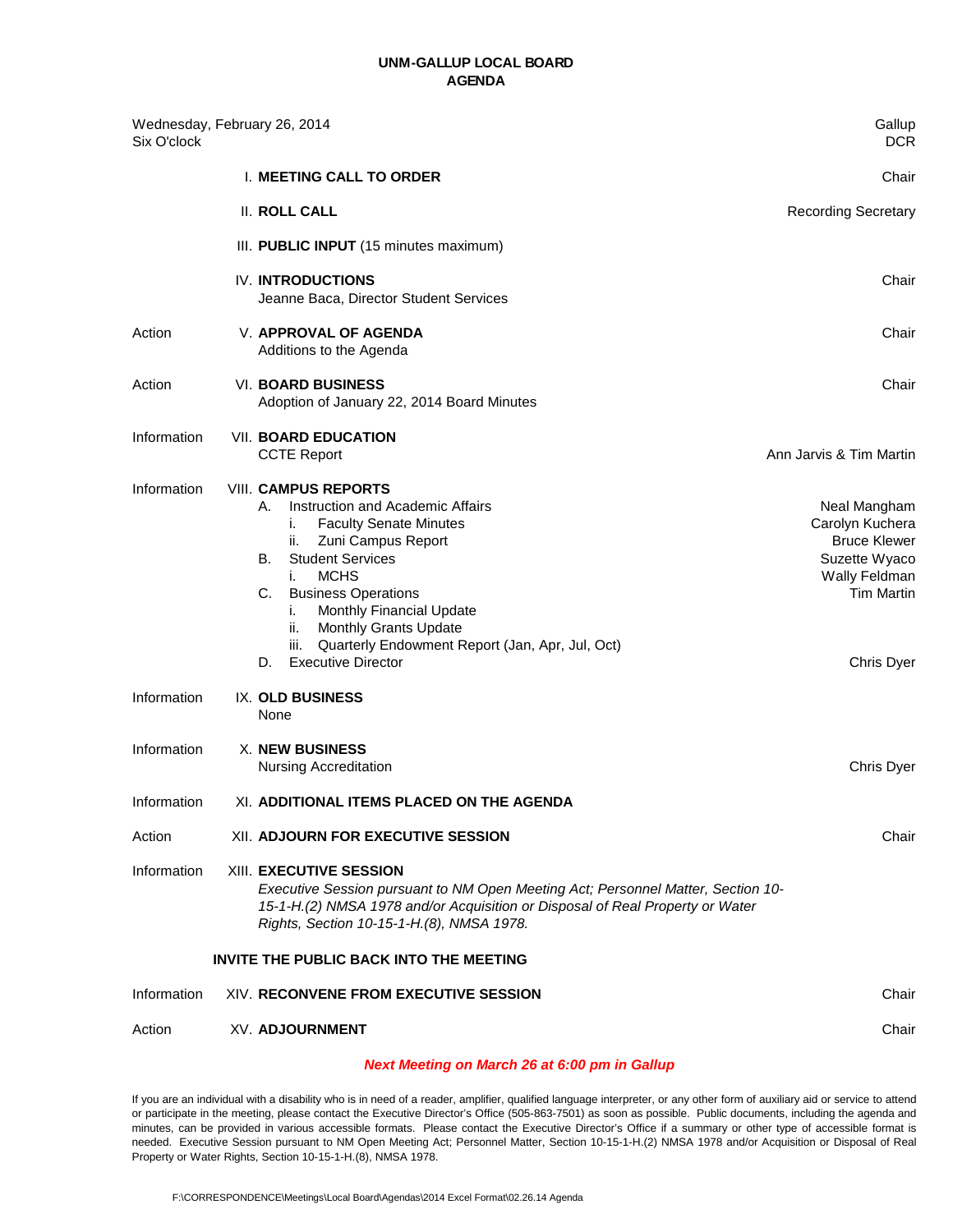| Wednesday, March 26, 2014<br>Six O'clock       |                                                                                                                                                                                                                                                                                                  | Gallup<br><b>DCR</b>                                                                                    |
|------------------------------------------------|--------------------------------------------------------------------------------------------------------------------------------------------------------------------------------------------------------------------------------------------------------------------------------------------------|---------------------------------------------------------------------------------------------------------|
|                                                | I. MEETING CALL TO ORDER                                                                                                                                                                                                                                                                         | Chair                                                                                                   |
|                                                | <b>II. ROLL CALL</b>                                                                                                                                                                                                                                                                             | <b>Recording Secretary</b>                                                                              |
|                                                | III. PUBLIC INPUT (15 minutes maximum)                                                                                                                                                                                                                                                           |                                                                                                         |
|                                                | <b>IV. INTRODUCTIONS</b><br>None                                                                                                                                                                                                                                                                 | Chair                                                                                                   |
| Action                                         | <b>V. APPROVAL OF AGENDA</b><br>Additions to the Agenda                                                                                                                                                                                                                                          | Chair                                                                                                   |
| Action                                         | <b>VI. BOARD BUSINESS</b><br>Adoption of February 26, 2014 Board Minutes                                                                                                                                                                                                                         | Chair                                                                                                   |
| Information                                    | <b>VII. BOARD EDUCATION</b><br>None                                                                                                                                                                                                                                                              |                                                                                                         |
| Information                                    | <b>VIII. CAMPUS REPORTS</b><br>Instruction and Academic Affairs<br>А.<br>Zuni Campus Report<br>i.<br><b>Student Services</b><br>В.<br><b>MCHS</b><br>i.<br><b>Business Operations</b><br>C.<br>Monthly Financial Update<br>i.<br>Monthly Grants Update<br>ii.<br><b>Executive Director</b><br>D. | Neal Mangham<br><b>Bruce Klewer</b><br>Jeannie Baca<br>Wally Feldman<br><b>Tim Martin</b><br>Chris Dyer |
| Information                                    | IX. OLD BUSINESS<br>None                                                                                                                                                                                                                                                                         |                                                                                                         |
| Action<br>Action<br>Information<br>Information | <b>X. NEW BUSINESS</b><br>Election 2014-2015 Board Officers<br>А.<br>В.<br>Approval of Fund Balance Expenditures<br>C.<br><b>Board Meeting Dates</b><br>XI. ADDITIONAL ITEMS PLACED ON THE AGENDA                                                                                                | Chair<br>Chris Dyer<br>Chris Dyer                                                                       |
| Action                                         | XII. ADJOURN FOR EXECUTIVE SESSION                                                                                                                                                                                                                                                               | Chair                                                                                                   |
| Information                                    | XIII. EXECUTIVE SESSION<br>Executive Session pursuant to NM Open Meeting Act; Personnel Matter, Section 10-<br>15-1-H.(2) NMSA 1978 and/or Acquisition or Disposal of Real Property or Water<br>Rights, Section 10-15-1-H.(8), NMSA 1978.                                                        |                                                                                                         |
|                                                | INVITE THE PUBLIC BACK INTO THE MEETING                                                                                                                                                                                                                                                          |                                                                                                         |
| Information                                    | XIV. RECONVENE FROM EXECUTIVE SESSION                                                                                                                                                                                                                                                            | Chair                                                                                                   |
| Action                                         | <b>XV. ADJOURNMENT</b>                                                                                                                                                                                                                                                                           | Chair                                                                                                   |

# *Next Meeting on April 23 at 6:00 pm in Zuni*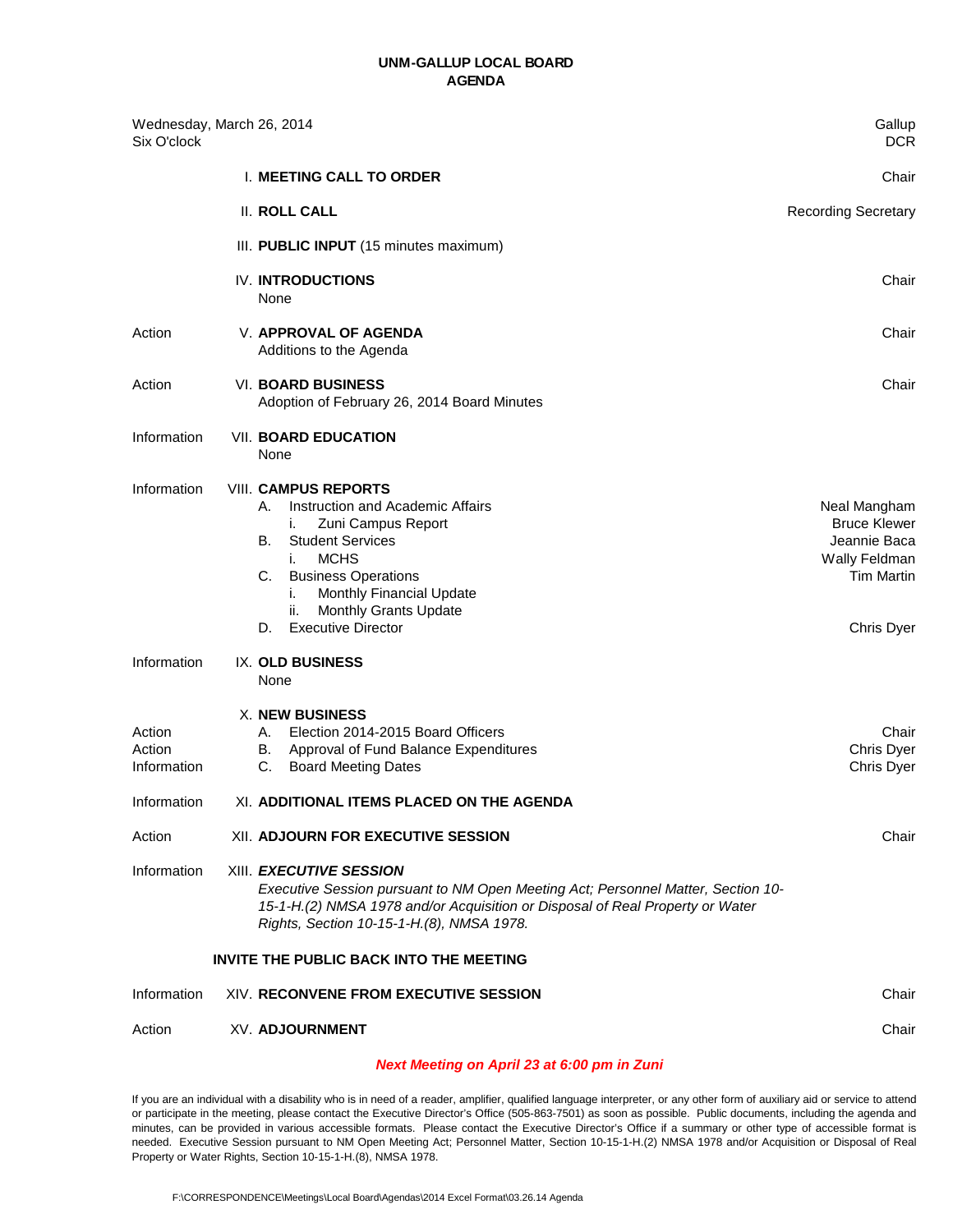# **Additions to Agenda**

- 1. Special Meeting for Budget Approval and Tuition & Fees April 9, 2014 or April 10, 2014
- 2. Meeting with Regents

May 9, 2014 Roberts Room Scholes Hall 2:00 pm May 9 UNMG Gym 9:15 – 11:00 MCHS Completion Ceremony then drive to ABQ

# NOTE:

If we have a special meeting in April, Theresa would like to cancel the regular April meeting.

We do not have anything we regularly discuss at the April or May meeting. We could cancel both and just have the June meeting to close out this academic year.

We usually have the summer retreat during the first 2 weeks of August prior to the August meeting.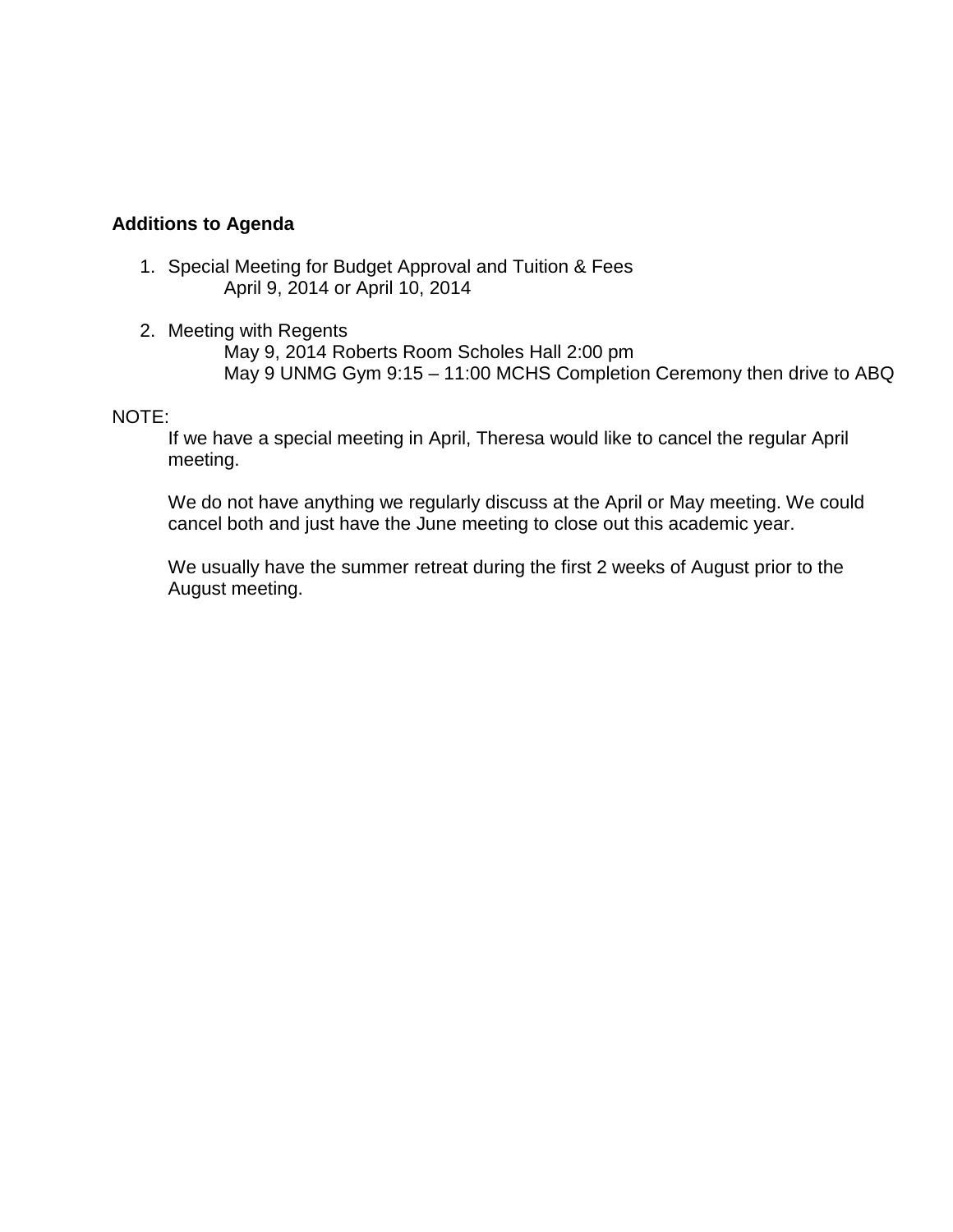| Thursday, April 10, 2014<br>Seven O'clock |                                                                                                                  | Gallup<br><b>DCR</b>            |
|-------------------------------------------|------------------------------------------------------------------------------------------------------------------|---------------------------------|
|                                           | <b>I. MEETING CALL TO ORDER</b>                                                                                  | Chair                           |
|                                           | <b>II. ROLL CALL</b>                                                                                             | <b>Recording Secretary</b>      |
|                                           | III. PUBLIC INPUT (15 minutes maximum)                                                                           |                                 |
|                                           | <b>IV. INTRODUCTIONS</b><br>None                                                                                 | Chair                           |
| Action                                    | <b>V. APPROVAL OF AGENDA</b><br>Additions to the Agenda                                                          | Chair                           |
| Action                                    | <b>VI. NEW BUSINESS</b><br>Approval Tuition and Fee Recommendation<br>А.<br>Approval FY15 Operating Budget<br>В. | Chris Dyer<br><b>Tim Martin</b> |
| Information                               | VII. ADDITIONAL ITEMS PLACED ON THE AGENDA                                                                       | Chair                           |
| Information                               | <b>VIII. ADJOURNMENT</b>                                                                                         | Chair                           |
|                                           |                                                                                                                  |                                 |

*Next Meeting on May 9 at 2:00 pm in Scholes Hall Roberts Room Albuquerque*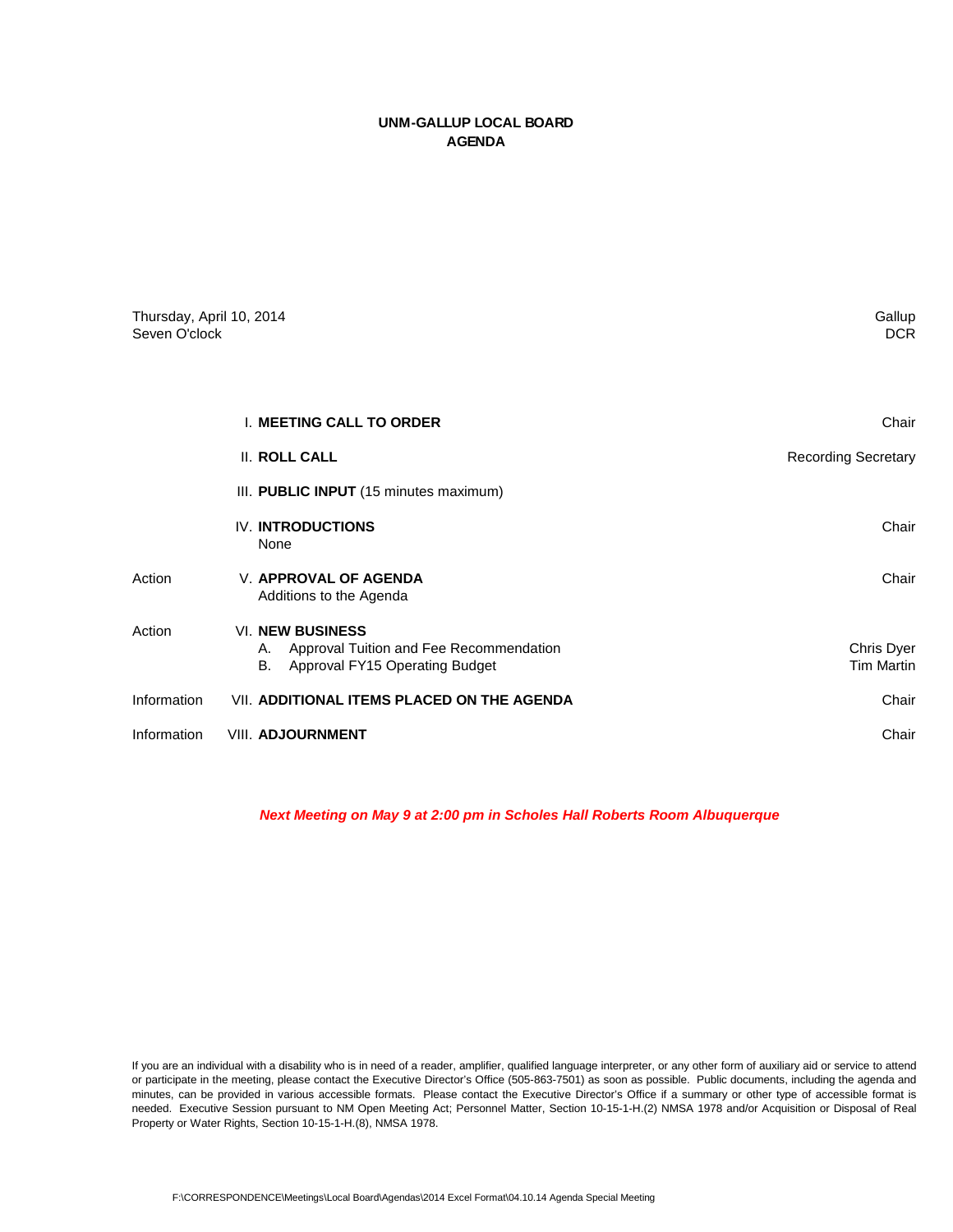# **UNM-GALLUP LOCAL BOARD WORK SESSION AGENDA**

| Thursday, April 10, 2014<br>Six O'clock |                                                                                            | Gallup<br><b>DCR</b>       |
|-----------------------------------------|--------------------------------------------------------------------------------------------|----------------------------|
|                                         | <b>I. WORK SESSION CALL TO ORDER</b>                                                       | Chair                      |
| <b>II. ROLL CALL</b>                    |                                                                                            | <b>Recording Secretary</b> |
| А.<br>В.                                | III. WORK SESSION - Regents Meeting<br><b>Operating Agreement</b><br><b>Talking Points</b> | Chair                      |
| Action                                  | IV. WORK SESSION ADJOURNMENT                                                               | Chair                      |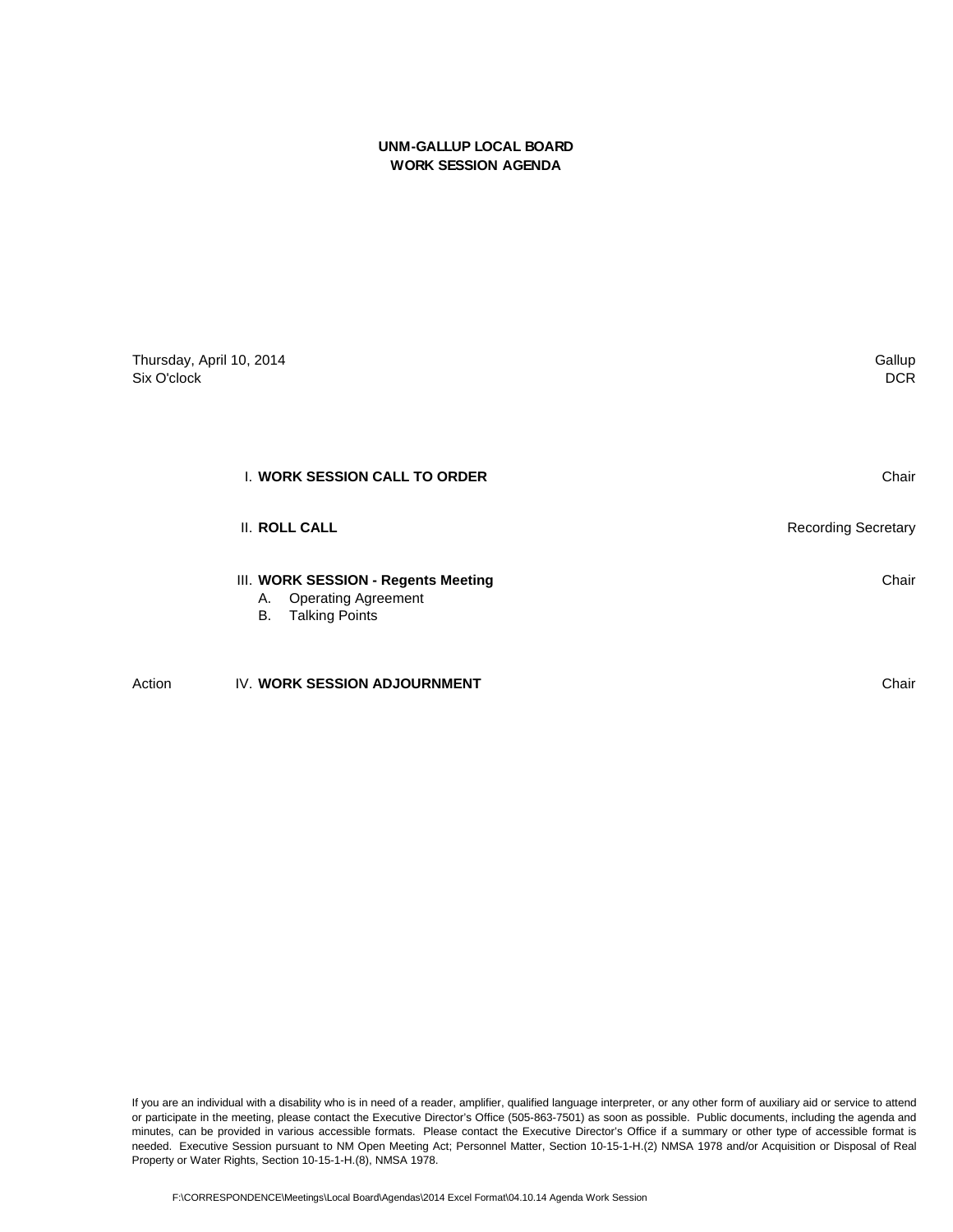# **UNM-GALLUP SPECIAL LOCAL BOARD MEETING AGENDA**

| Thursday, April 23, 2014<br>Six O'clock PM |                                                                                                                                             | Gallup<br><b>DCR</b>       |
|--------------------------------------------|---------------------------------------------------------------------------------------------------------------------------------------------|----------------------------|
|                                            | <b>I. MEETING CALL TO ORDER</b>                                                                                                             | Chair                      |
|                                            | <b>II. ROLL CALL</b>                                                                                                                        | <b>Recording Secretary</b> |
|                                            | III. PUBLIC INPUT (15 minutes maximum)                                                                                                      |                            |
|                                            | <b>IV. INTRODUCTIONS</b><br>None                                                                                                            | Chair                      |
| Action                                     | <b>V. APPROVAL OF AGENDA</b><br>Additions to the Agenda                                                                                     | Chair                      |
|                                            | <b>VI. ADDITIONS TO THE AGENDA</b>                                                                                                          |                            |
| Action                                     | <b>VII. ADJOURN TO EXECUTIVE SESSION</b>                                                                                                    | Chair                      |
| Information                                | <b>VIII. EXECUTIVE SESSION</b><br>Executive Session pursuant to NM Open Meeting Act; Personnel Matter, Section 10-<br>15-1-H.(2) NMSA 1978. | Chair                      |
|                                            | <b>INVITE PUBLIC BACK INTO THE MEETING</b>                                                                                                  |                            |
| Action                                     | IX. RECONVENE FROM EXECUTIVE SESSION                                                                                                        |                            |
| Action                                     | X. ADJOURNMENT                                                                                                                              | Chair                      |

*Next Meeting on May 9 at 2:00 pm in Scholes Hall Roberts Room Albuquerque*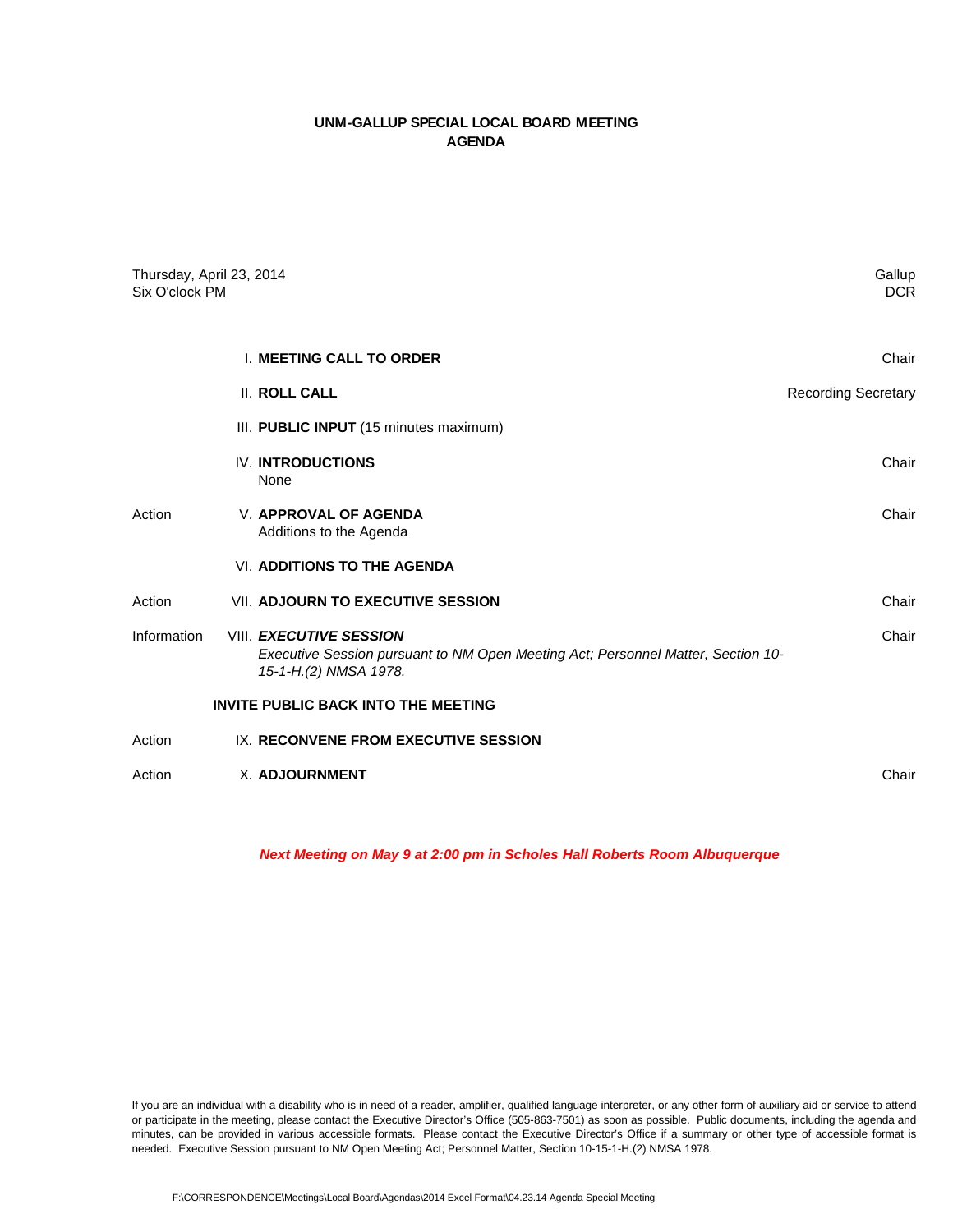# **UNM-GALLUP LOCAL BOARD WORK SESSION AGENDA**

| Wednesday, April 23, 2014<br>Six Thirty O'clock PM |                                                                  | Gallup<br><b>DCR</b>       |
|----------------------------------------------------|------------------------------------------------------------------|----------------------------|
|                                                    | <b>I. WORK SESSION CALL TO ORDER</b>                             | Chair                      |
|                                                    | <b>II. ROLL CALL</b>                                             | <b>Recording Secretary</b> |
| Action                                             | III. APPROVAL OF AGENDA<br>Additions to the Agenda               | Chair                      |
|                                                    | IV. WORK SESSION - Regents Meeting<br><b>Operating Agreement</b> | Chair                      |
|                                                    | <b>V. ADDITIONS TO THE AGENDA</b>                                | Chair                      |
| Action                                             | <b>VI. WORK SESSION ADJOURNMENT</b>                              | Chair                      |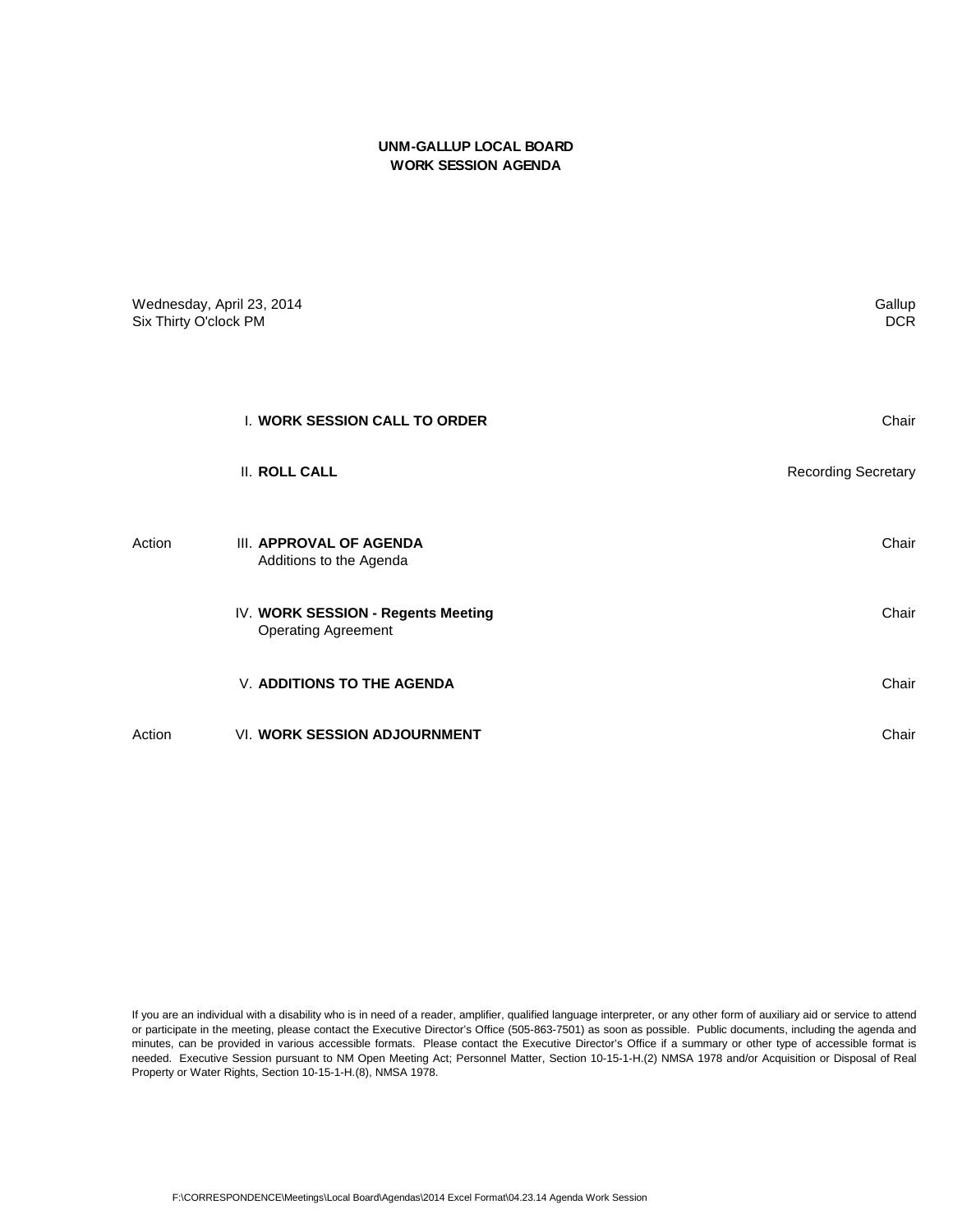| Wednesday, June 25, 2014<br>Six O'clock |                                                                                                                                                                                                                                                                                                                                                                   | Zuni<br>Conference Room                                                                                |
|-----------------------------------------|-------------------------------------------------------------------------------------------------------------------------------------------------------------------------------------------------------------------------------------------------------------------------------------------------------------------------------------------------------------------|--------------------------------------------------------------------------------------------------------|
|                                         | I. MEETING CALL TO ORDER                                                                                                                                                                                                                                                                                                                                          | Chair                                                                                                  |
|                                         | <b>II. ROLL CALL</b>                                                                                                                                                                                                                                                                                                                                              | Marilee Petranovich                                                                                    |
|                                         | III. PUBLIC INPUT (15 minutes maximum)                                                                                                                                                                                                                                                                                                                            |                                                                                                        |
|                                         | <b>IV. INTRODUCTIONS</b><br>None                                                                                                                                                                                                                                                                                                                                  | Chair                                                                                                  |
| Action                                  | <b>V. VOTE TO APPROVE AGENDA</b>                                                                                                                                                                                                                                                                                                                                  | Chair                                                                                                  |
| Action                                  | <b>VI. VOTE ON BOARD BUSINESS</b><br>Adoption of March 26, 2014 Board Minutes<br>А.<br>В.<br>Adoption of April 10, 2014 Special Meeting Board Minutes<br>C. Adoption of April 10, 2014 Work Session Minutes<br>Adoption of April 23, 2014 Special Meeting Board Minutes<br>D.<br>Е.<br>Adoption of April 23, 2014 Work Session Minutes                            | Chair                                                                                                  |
| Information                             | <b>VII. CAMPUS REPORTS</b><br>Instruction and Academic Affairs<br>А.<br>Zuni Campus Report<br>i.<br><b>Student Services</b><br>В.<br><b>MCHS</b><br>İ.<br>C.<br><b>Business Operations</b><br>Monthly Financial Update<br>i.<br>ii.<br><b>Monthly Grants Update</b><br>Quarterly Endowment Report (Jan, Apr, Jul, Oct)<br>iii.<br><b>Executive Director</b><br>D. | Frank Loera<br><b>Bruce Klewer</b><br>Jeannie Baca<br>Wally Feldman<br><b>Tim Martin</b><br>Chris Dyer |
| Information                             | <b>VIII. OLD BUSINESS</b><br>Review of May 9, 2014 BOR Meeting                                                                                                                                                                                                                                                                                                    | Chris Dyer                                                                                             |
| Information                             | <b>IX. NEW BUSINESS</b><br>Finalize Retreat Date (August 14 in DCR)                                                                                                                                                                                                                                                                                               | Chris Dyer                                                                                             |
| Action                                  | X. VOTE TO ADJOURN FOR EXECUTIVE SESSION                                                                                                                                                                                                                                                                                                                          |                                                                                                        |
| Information                             | <b>XI. EXECUTIVE SESSION</b><br>Discussion and determination where appropriate of the purchase, acquisition or<br>disposal of real property, Section 10-15-1-H.(8), NMSA 1978.                                                                                                                                                                                    |                                                                                                        |
|                                         | <b>INVITE THE PUBLIC BACK INTO THE MEETING</b>                                                                                                                                                                                                                                                                                                                    |                                                                                                        |
| Action                                  | XII. VOTE TO RECONVENE OPEN MEETING FROM EXECUTIVE SESSION                                                                                                                                                                                                                                                                                                        | Chair                                                                                                  |
| Action                                  | XIII. VOTE FOR ADJOURNMENT                                                                                                                                                                                                                                                                                                                                        | Chair                                                                                                  |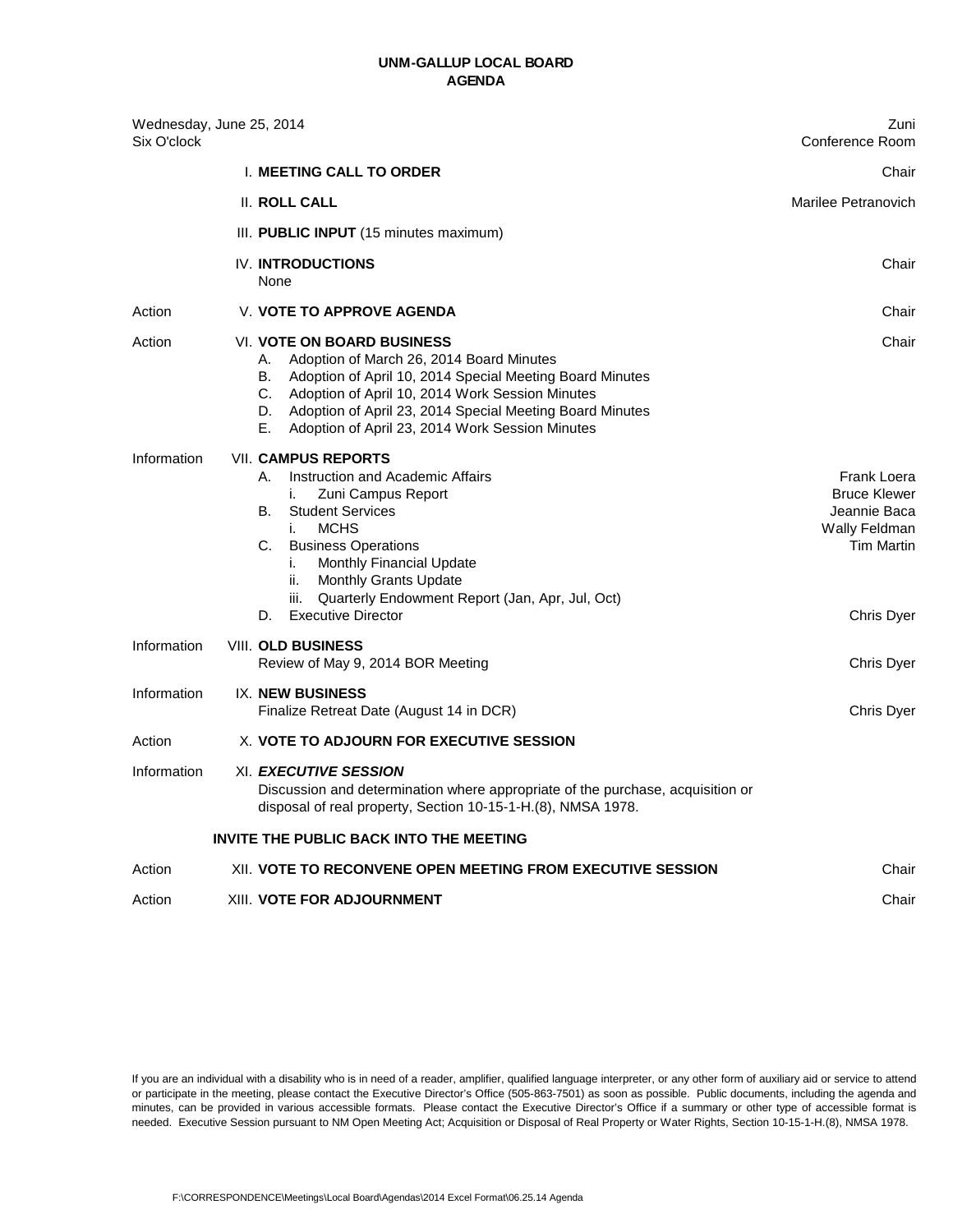|      | Thursday, August 14, 2014<br>8:30 am - 3:30 pm                                                                                                                                                                               | Gallup<br><b>DCR</b>       |
|------|------------------------------------------------------------------------------------------------------------------------------------------------------------------------------------------------------------------------------|----------------------------|
| 8:30 | <b>MEETING CALL TO ORDER</b>                                                                                                                                                                                                 | Chair                      |
|      | <b>ROLL CALL</b>                                                                                                                                                                                                             | <b>Recording Secretary</b> |
| 8:33 | <b>INTRODUCTION</b><br>Dr. Niaz Ahmed, Dean of Instruction<br>a.<br>Larry Halt, President Larry Halt International<br>b.                                                                                                     | Chair                      |
| 8:35 | <b>VOTE TO APPROVE AGENDA</b>                                                                                                                                                                                                | Chair                      |
| 8:38 | <b>BOARD TRAINING</b>                                                                                                                                                                                                        | Larry Halt                 |
| 3:00 | <b>REVIEWS</b><br><b>UNMG &amp; UNMA Operating Agreement Update BOR</b><br>a.<br><b>Local Board Ethics</b><br>b <sub>1</sub><br><b>Local Board By-Laws</b><br>c.<br>2014-2015 Board Meeting Schedule and Retreat Dates<br>d. | Chair                      |
| 3:30 | <b>VOTE TO ADJOURN</b>                                                                                                                                                                                                       | Chair                      |

# *Next Meeting on August 27, 2014 in DCR 6:00 pm*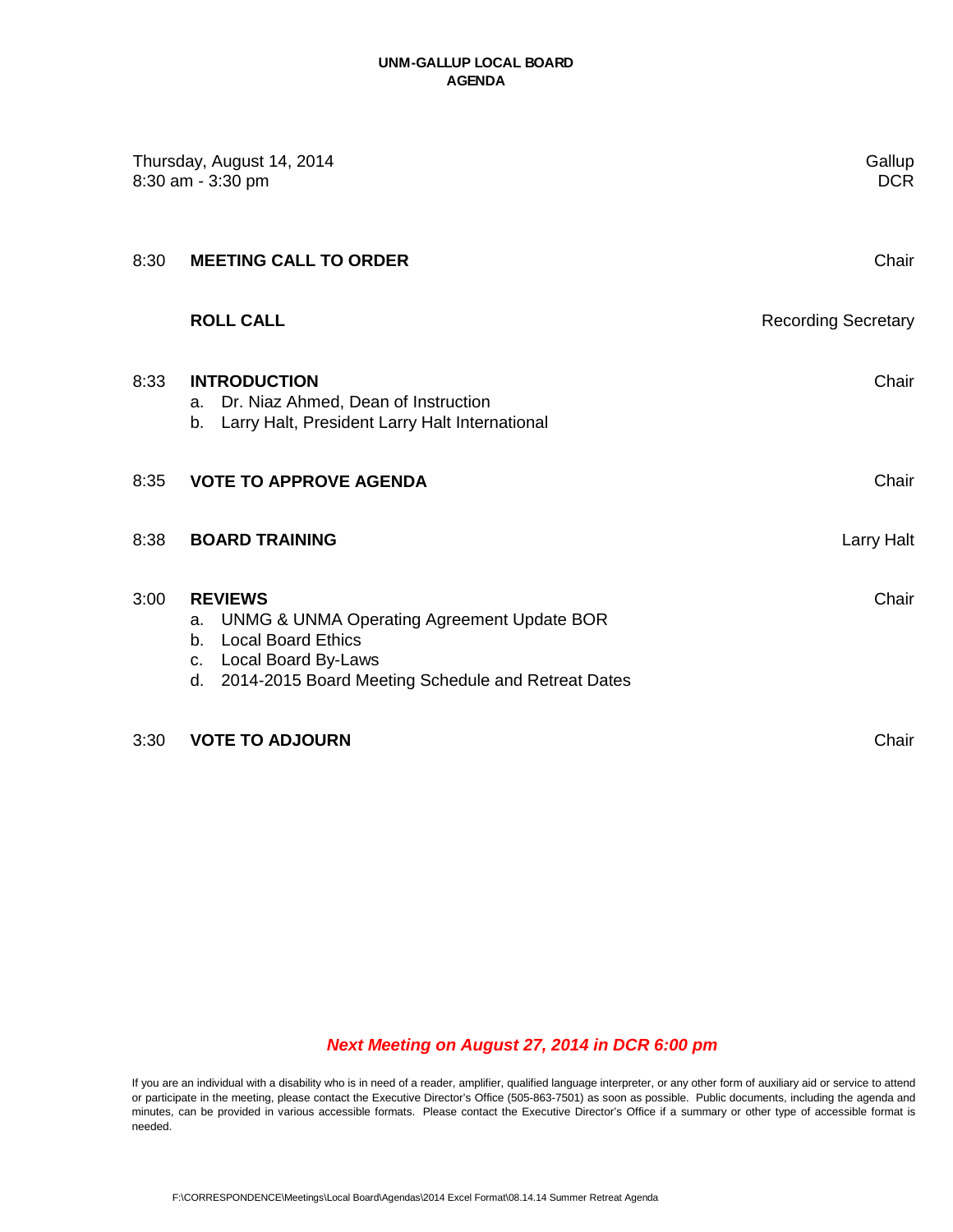| Six O'clock      | Wednesday, August 27, 2014                                                                                                                                                                                                                                                                                                                                 | Gallup<br>DCR.                                                                                        |
|------------------|------------------------------------------------------------------------------------------------------------------------------------------------------------------------------------------------------------------------------------------------------------------------------------------------------------------------------------------------------------|-------------------------------------------------------------------------------------------------------|
|                  | I. MEETING CALL TO ORDER                                                                                                                                                                                                                                                                                                                                   | Chair                                                                                                 |
|                  | <b>II. ROLL CALL</b>                                                                                                                                                                                                                                                                                                                                       | <b>Recording Secretary</b>                                                                            |
|                  | III. PUBLIC INPUT (15 minutes maximum)                                                                                                                                                                                                                                                                                                                     |                                                                                                       |
|                  | <b>IV. INTRODUCTIONS</b><br>None                                                                                                                                                                                                                                                                                                                           | Chair                                                                                                 |
| Action           | <b>V. VOTE TO APPROVE AGENDA</b>                                                                                                                                                                                                                                                                                                                           | Chair                                                                                                 |
| Action           | <b>VI. VOTE ON BOARD BUSINESS</b><br>Adoption of June 25, 2014 Board Minutes                                                                                                                                                                                                                                                                               | Chair                                                                                                 |
| Information      | <b>VII. CAMPUS REPORTS</b><br>Instruction and Academic Affairs<br>А.<br>i.<br>Zuni Campus Report<br><b>Student Services</b><br>В.<br><b>MCHS</b><br>i.<br><b>Business Operations</b><br>C.<br>Monthly Financial Update<br>i.<br>Monthly Grants Update<br>ii.<br>Quarterly Endowment Report (Jan, Apr, Jul, Oct)<br>iii.<br><b>Executive Director</b><br>D. | Niaz Ahmed<br><b>Bruce Klewer</b><br>Jeannie Baca<br>Wally Feldman<br><b>Tim Martin</b><br>Chris Dyer |
| Information      | <b>VIII. OLD BUSINESS</b><br>None                                                                                                                                                                                                                                                                                                                          |                                                                                                       |
| Action           | IX. NEW BUSINESS<br>Vote on Land Purchase<br>А.<br>i.<br>North Campus<br>ii.<br>Main Campus<br>Downtown<br>iii.                                                                                                                                                                                                                                            | Chris Dyer                                                                                            |
| Action<br>Action | <b>Approval Open Meetings Resolution</b><br>В.<br>C. Approval Local Board Code of Ethics<br>Review and Discuss Board By-Laws<br>D.                                                                                                                                                                                                                         | Chair<br>Chair<br>Chair                                                                               |
| Action           | X. VOTE FOR ADJOURNMENT                                                                                                                                                                                                                                                                                                                                    | Chair                                                                                                 |

# *Next Meeting on September 24 at 6:00 pm in Zuni*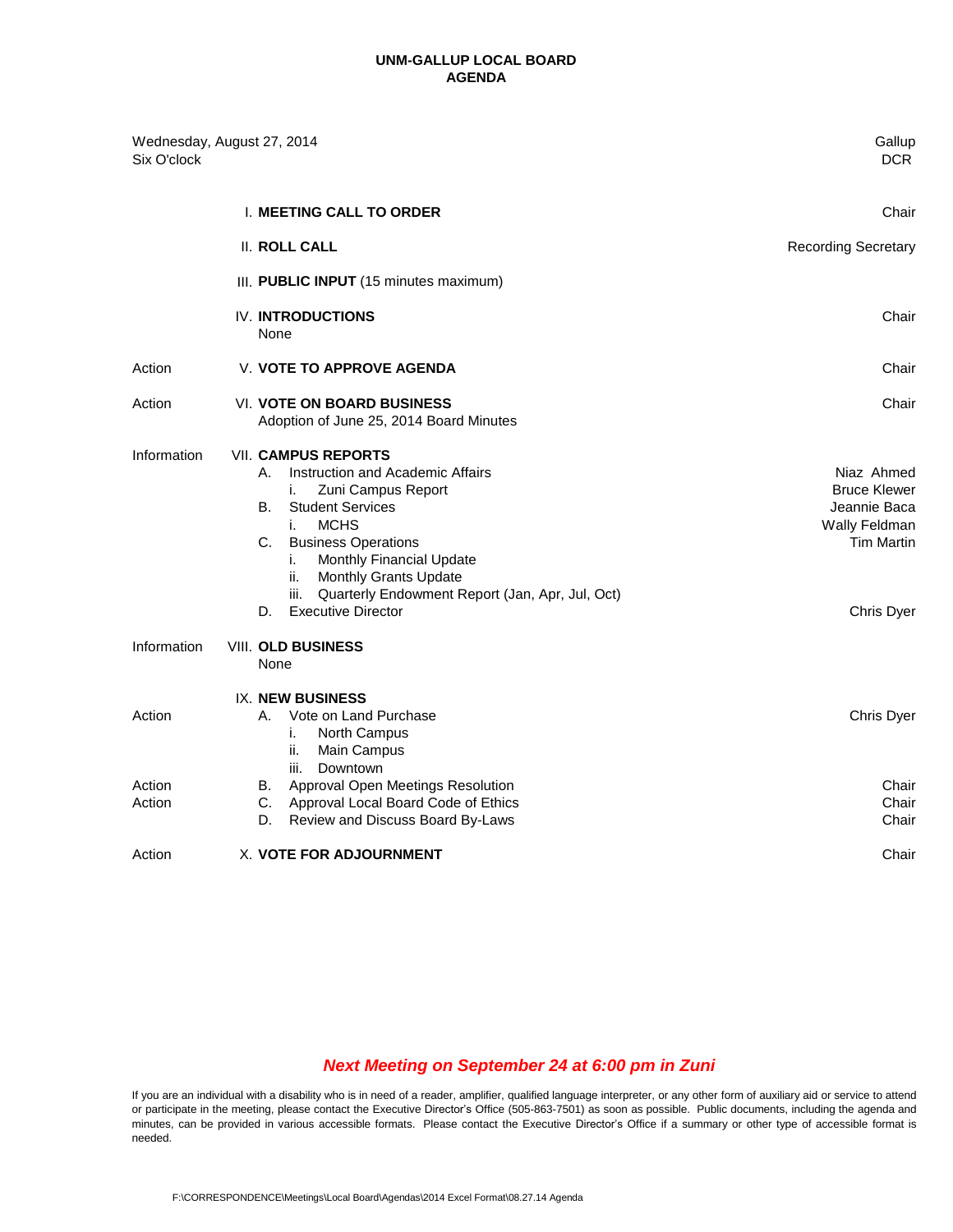| Wednesday, October 22, 2014<br>Six O'clock |                                                                                                                                                                                                                                                                                                                             | Gallup<br><b>DCR</b>                                                                                    |
|--------------------------------------------|-----------------------------------------------------------------------------------------------------------------------------------------------------------------------------------------------------------------------------------------------------------------------------------------------------------------------------|---------------------------------------------------------------------------------------------------------|
|                                            | <b>I. MEETING CALL TO ORDER</b>                                                                                                                                                                                                                                                                                             | Chair                                                                                                   |
|                                            | <b>II. ROLL CALL</b>                                                                                                                                                                                                                                                                                                        | <b>Recording Secretary</b>                                                                              |
|                                            | III. PUBLIC INPUT (15 minutes maximum)                                                                                                                                                                                                                                                                                      |                                                                                                         |
|                                            | <b>IV. INTRODUCTIONS</b><br>Rick Goshorn, UNMG Interim Director Business Operations,<br>UNM Financial Officer School of Arts & Sciences                                                                                                                                                                                     | Chair                                                                                                   |
| Action                                     | V. VOTE TO APPROVE AGENDA                                                                                                                                                                                                                                                                                                   | Chair                                                                                                   |
| Action                                     | <b>VI. VOTE ON BOARD BUSINESS</b><br>Adoption of August 14, 2014 Board Retreat Minutes<br>А.<br>Adoption of August 27, 2014 Board Minutes<br>В.                                                                                                                                                                             | Chair                                                                                                   |
| Information                                | <b>VII. CAMPUS REPORTS</b><br>Instruction and Academic Affairs<br>А.<br>i.<br>Zuni Campus Report<br><b>Student Services</b><br>В.<br><b>MCHS</b><br>i.<br>C.<br><b>Business Operations</b><br>Monthly Financial Update<br>Τ.<br><b>Monthly Grants Update</b><br>ii.<br><b>Executive Director</b><br>D.                      | Niaz Ahmed<br><b>Bruce Klewer</b><br>Jeannie Baca<br>Wally Feldman<br><b>Rick Goshorn</b><br>Chris Dyer |
| Action                                     | <b>VIII. OLD BUSINESS</b><br>Review and Discuss Board By-Laws<br>А.<br>В.<br>Adoption of Second Amendment to By-Laws<br>С.<br>Letter from Regents                                                                                                                                                                           | Chair<br>Chair<br>Chris Dyer                                                                            |
| Action<br>Information<br>Information       | IX. NEW BUSINESS<br>Adoption of Resolution and Proclamation for Branch Community College District<br>А.<br>Election and Resolution Authorizing and Directing School Election Procedures<br>В.<br>General Discussion Budget Adjustment Request (BAR)<br>C.<br>December 13 Fall Graduation - Miyamura High School at 10:00 am | Chris Dyer<br><b>Rick Goshorn</b><br>Chair                                                              |
| Action                                     | X. VOTE FOR ADJOURNMENT                                                                                                                                                                                                                                                                                                     | Chair                                                                                                   |

# *Next Meeting on November 19 at 6:00 pm in Zuni*